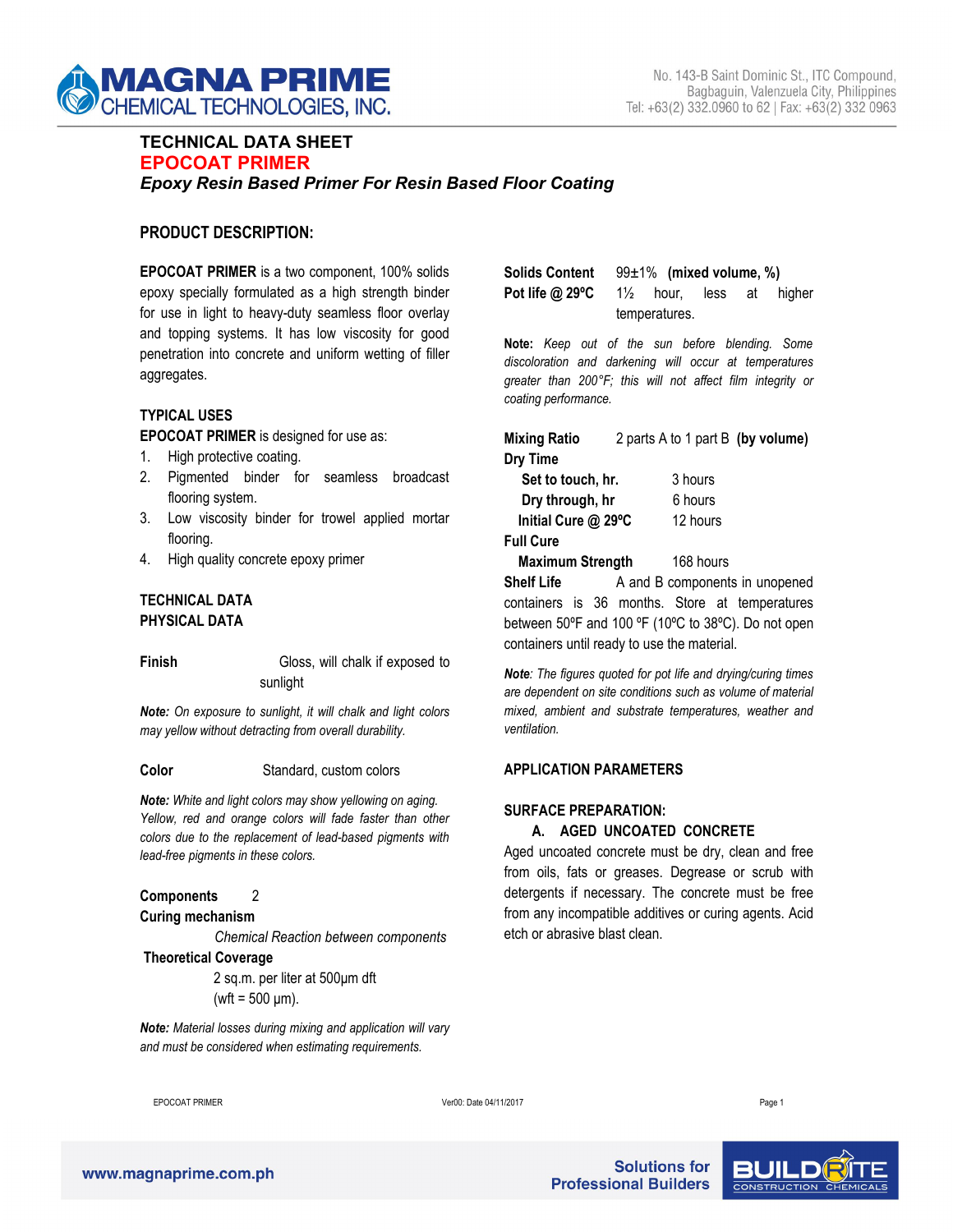

# **TECHNICAL DATA SHEET EPOCOAT PRIMER** *Epoxy Resin Based Primer For Resin Based Floor Coating*

# **B. PREVIOUSLY EPOXY-COATED CONCRETE**

Remove loose dirt, dust and paint by sweeping or vacuum cleaning. Remove grease, oil, floor compound, wax and other contaminants.

Caustic soda treatment must be used on areas covered with a build-up of grease and/or soap scum. Heavy contaminated areas may require further removal by mechanical methods. If the floor is very old and completely saturated with oil, no cleaning method will completely remove the oil. In this case, try a small area and apply a sample of the system before cleaning the entire floor.

Very glossy or hard coatings should be sanded to insure maximum adhesion.

Concrete floor areas which, require patching should be free of dirt, oil, grease and other chemical contaminants. A test patch is recommended for use over existing coatings.

#### **MIXING:**

Stir individual components, then combine, adding Part B to Part A and mix thoroughly until uniformly blended to a workable consistency. Use mixture component immediately, do not mix more material than can be used within the expected pot life. No thinner required.

## **EQUIPMENT:**

Brush or Roller application: Additional coats may be required to attain proper thickness.

## **CLEANING:**

Clean all tools or equipment used while coating is still in its uncured state. Use Epoxy Reducer or lacquer thinner to clean tools and spills.

## **PACKAGING**

Available in gallon set

#### **HEALTH & SAFETY PRECAUTIONS:**

Read material safety data sheet before use. Safety precautions must be strictly followed during storage, handling and use.

Do not use this product without first taking all appropriate safety measures to prevent property damage and injuries. These measures may include, without limitation: implementation of proper ventilation, use of proper lamps, wearing of proper protective clothing and masks, tenting and proper separation of application areas. Consult your supervisor. Proper ventilation and protective measures must be provided during application and drying to keep solvent vapor concentrations within safe limits and to protect against toxic hazards. Necessary safety equipment must be used and ventilation requirements carefully observed, especially in confined or enclosed spaces, such as tank interiors and buildings.

This product is to be used by those knowledgeable about proper application methods. The manufacturer makes no recommendation about types of safety measures that may need to be adopted because these depend on application and space, of which the manufacturer is unaware and over which it has no control.

Important Note:<br>The information contained in this leaflet is published to the best of our knowledge and is<br>supported by current available data. Hence, subject to the care and method of<br>application, deviations (from publish

EPOCOAT PRIMER Ver00: Date 04/11/2017 Page 2

**Solutions for Professional Builders**